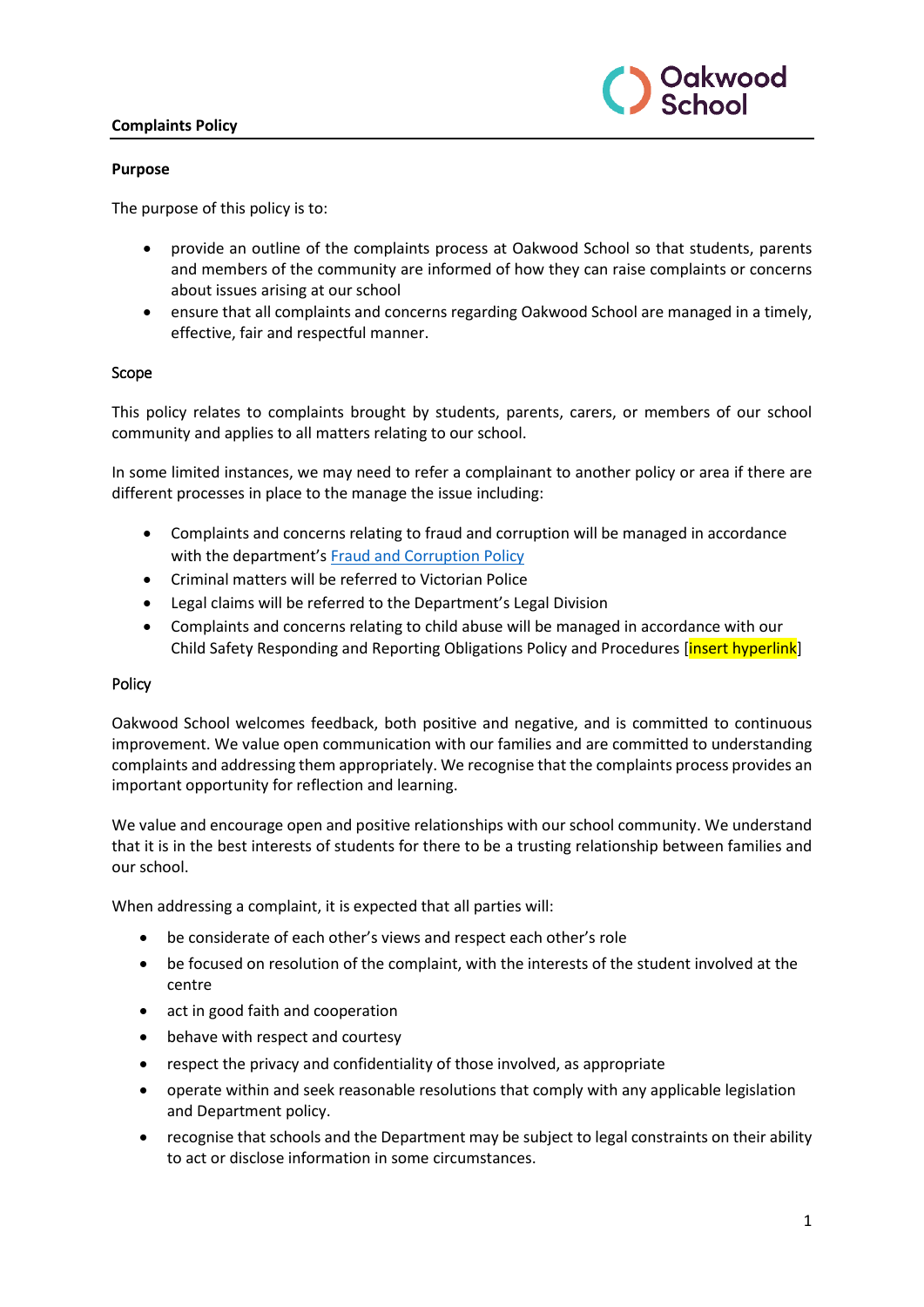#### **Complaints and concerns process for students**

Oakwood School acknowledges that issues or concerns can cause stress or worry for students and impact their wellbeing and learning. Oakwood School encourages our students to raise issues or concerns as they arise so that we can work together to resolve them.

Students with a concern or complaint can raise them with a trusted adult at school, for example, with your classroom teacher, campus principal or trusted staff member. This person will take your concern or complaint seriously and will explain to you what steps we can take to try to resolve the issue and support you.

You can also ask your parent, carer or another trusted adult outside of the school, to talk to us about the issue instead. Information about our parent/carer complaints and concerns process is outlined further below. The parent/carer process also applies to students who are mature minors, refer to: [Mature Minors and Decision Making.](https://www2.education.vic.gov.au/pal/mature-minors-and-decision-making/policy)

Further information and resources to support students to raise issues or concerns are available at:

- [Report Racism Hotline](https://www.vic.gov.au/report-racism-or-religious-discrimination-schools) (call 1800 722 476) this hotline enables students to report concerns relating to racism or religious discrimination
- [Reach Out](https://au.reachout.com/?gclid=CjwKCAiAgbiQBhAHEiwAuQ6BktaB5xneGFK3TnOql5c5eZ7af7dDm9ffLZa7N59FEtbtQzVIk8sGWhoC8N0QAvD_BwE)
- [Headspace](https://headspace.org.au/)
- [Kids Helpline](https://kidshelpline.com.au/?gclid=CjwKCAiAgbiQBhAHEiwAuQ6Bkro6UD2EBcRILznFnRhKjfi5I84jJlUa0fyiiYLQ4mHx5sXTStxH8BoCCEIQAvD_BwE) (call 1800 55 1800)
- [Victorian Aboriginal Education Association](https://www.vaeai.org.au/) (VAEAI)

#### Complaints and concerns process for parents, carers and community members

#### **Preparation for raising a concern or complaint**

Oakwood School encourages parents, carers or members of the community who may wish to submit a complaint to:

- carefully consider the issues you would like to discuss
- remember you may not have all the facts relating to the issues that you want to raise
- think about how the matter could be resolved
- be informed by checking the policies and guidelines set by the Department and Oakwood School (see "Further Information and Resources" section below).

### Support person

You are welcome to have a support person to assist you in raising a complaint or concern with our school. Please advise us if you wish to have a support person to assist you, and provide their name, contact details, and their relationship to you.

### Raising a concern

Oakwood School is always happy to discuss with parents/carers and community members any concerns that they may have. Concerns in the first instance should be directed to your child's teacher, the Campus Principal. Where possible, school staff will work with you to ensure that your concerns are appropriately addressed.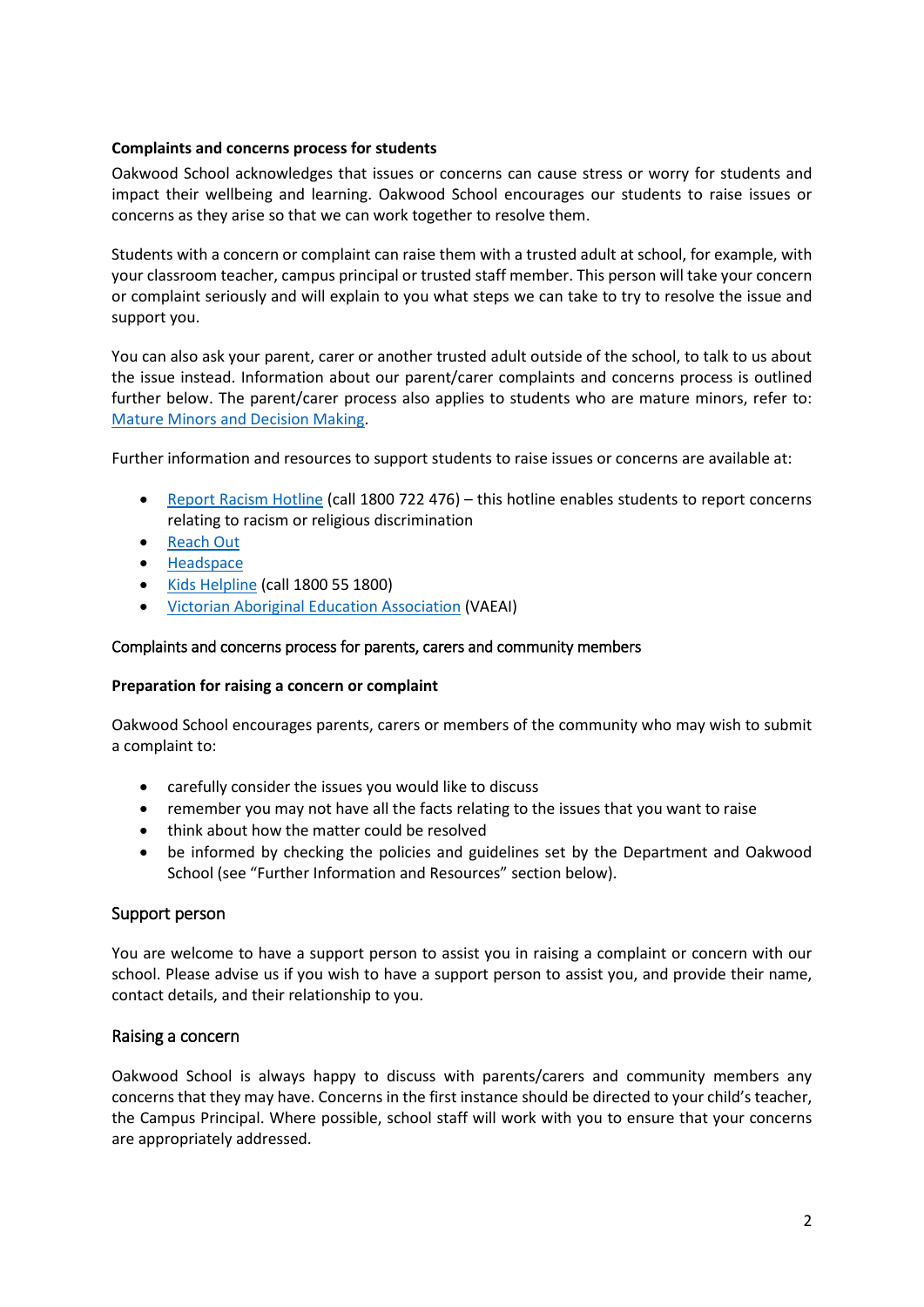### Making a complaint

Where concerns cannot be resolved in this way, parents or community members may wish to make a formal complaint to the Oakwood School Principal.

If you would like to make a formal complaint, in most cases, depending on the nature of the complaint raised, our school will first seek to understand the issues and will then convene a resolution meeting with the aim of resolving the complaint together. The following process will apply:

- **1. Complaint received:** Please either email, telephone or arrange a meeting through the front office with the Campus Principal or Principal, to outline your complaint so that we can fully understand what the issues are. We can discuss your complaint in a way that is convenient for you, whether in writing, in person or over the phone.
- **2. Information gathering:** Depending on the issues raised in the complaint, the Principal, Campus Principal or nominee may need to gather further information to properly understand the situation. This process may also involve speaking to others to obtain details about the situation or the concerns raised.
- **3. Response:** Where possible, a resolution meeting will be arranged with the Campus Principal/Principal to discuss the complaint with the objective of reaching a resolution satisfactory to all parties. If after the resolution meeting we are unable to resolve the complaint together, we will work with you to produce a written summary of the complaint in the event you would like to take further action about it. In some circumstances, the Principal may determine that a resolution meeting would not appropriate. In this situation, a response to the complaint will be provided in writing.
- **4. Timelines:** Oakwood School will acknowledge receipt of your complaint as soon as possible (usually within two school days) and will seek to resolve complaints in a timely manner. Depending on the complexity of the complaint, Oakwood School may need some time to gather enough information to fully understand the circumstances of your complaint. We will endeavour to complete any necessary information gathering and hold a resolution meeting where appropriate within 10 working days of the complaint being raised. In situations where further time is required, Oakwood School will consult with you and discuss any interim solutions to the dispute that can be put in place.

Please note that unreasonable conduct (e.g. vexatious complaints) may need to be managed differently to the procedures in this policy.

### **Resolution**

Where appropriate, Oakwood School may seek to resolve a complaint by:

- an apology or expression of regret
- a change of decision
- a change of policy, procedure or practice
- offering the opportunity for student counselling or other support
- other actions consistent with school values that are intended to support the student, parent and school relationship, engagement, and participation in the school community.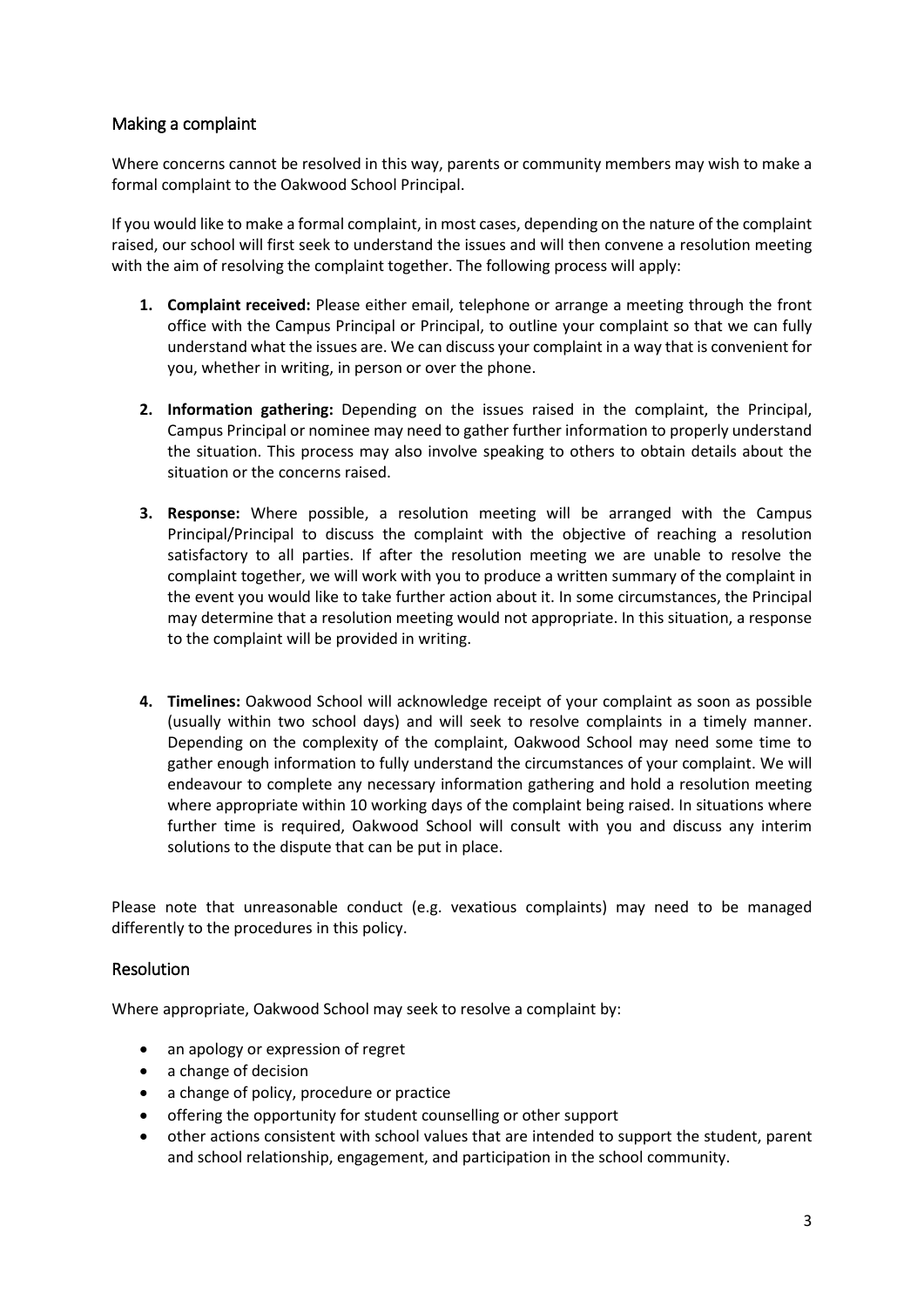In some circumstances, Oakwood School may also ask you to attend a meeting with an independent third party, or participate in a mediation with an accredited mediator to assist in the resolution of the dispute.

## Escalation

If you are not satisfied that your complaint has been resolved by the school, or if your complaint is about the Principal and you do not want to raise it directly with them, then the complaint should be referred to the South Eastern Victoria Region by contactin[g sevr@education.vic.gov.au](mailto:sevr@education.vic.gov.au)

Oakwood School may also refer a complaint to South Eastern Victoria Region if we believe that we have done all we can to address the complaint.

For more information about the Department's parent complaints process, including the role of the Regional Office, please see: [Raise a complaint or concern about your school.](https://www.vic.gov.au/raise-complaint-or-concern-about-your-school#speaking-to-your-school)

#### Record keeping and other requirements

To meet Department and legal requirements, our school must keep written records of:

- Serious, substantial or unusual complaints
- Complaints relating to the Child Information Sharing Scheme and Family Violence Information Sharing Scheme, to meet regulatory requirements - refer to Child and Family Violence Information Sharing Schemes for further information

Our school also follows Department policy to ensure that record-keeping, reporting, privacy and employment law obligations are met when responding to complaints or concerns.

#### **Communication**

This policy will be communicated to our school community in the following ways

- Available publicly on school website
- Included in staff induction processes
- Included in our staff handbook/manual
- Included in transition and enrolment meetings
- Discussed at student forums
- Hard copy available from school administration upon request

#### **Further information and resources**

The Department's Policy and Advisory Library (PAL):

• [Complaints -](https://www2.education.vic.gov.au/pal/complaints/policy) Parents

The Department's parents' website:

- [Raise a complaint or concern about your school](https://www.vic.gov.au/raise-complaint-or-concern-about-your-school)
- Report racism [or religious discrimination in schools](https://www.vic.gov.au/report-racism-or-religious-discrimination-schools)

[Insert links to related local polices, such as your school's *Statement of Values and School Philosophy* and *Communication with School Staff policies].*